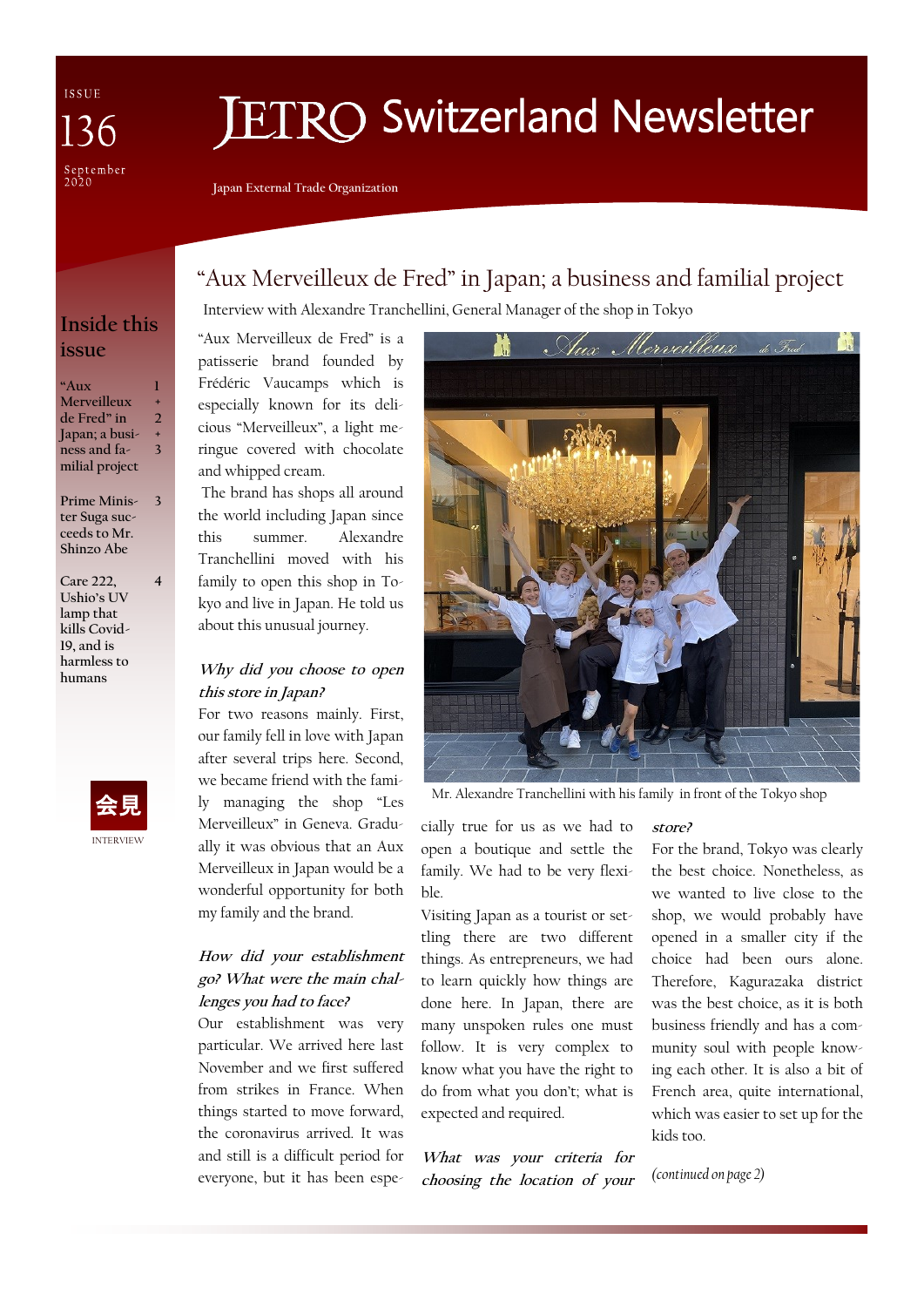

*(continued from page 1)*

#### **Have you encountered any difficulties in importing goods to Japan?**

Although we do not import raw materials directly, as a brand, we had to import many things related to the packaging and the decoration. The requirements for material that comes in contact with food are extremely high and thus difficult to import.

Japanese customs were extremely demanding about every specific detail, especially about the composition. We did a lot of back and forth at that level. This said, once the first import is done, as long as the composition does not change, the following ones will be much easier.

For the rest, we mostly worked with local companies, importers and distributors as well as a company called Centdix, which helped



with interpretation and to get familiar with Japanese business culture.

#### **You hired Japanese staffs. Was it difficult?**

We have about 15 part-time employees; mostly students interested in working in a company where French / English is spoken. It was not very easy to find enough people. The business culture is also different and we had to adapt to it. Our staff expects us to be extremely specific about our expectations and to provide very detailed instructions.

The great thing is that once the task is understood, they do it amazingly well.

Furthermore, Japanese employees are very punctual and respectful. There is also a fantastic climate of trust. For example, in our small staff room everyone leaves their bag open. Nobody would think that someone might steal someone else's items.

#### **How have you been perceived by Japanese consumers?**

We hesitated for a while to adapt, but eventually decided not to change the recipes. We wanted the customers here to have the same experience as in a shop in Paris. For instance, we welcome people in French. Half of the staff are French native speakers and will never be able to meet the high expectations of Japanese clientele anyway. In the end, people are happy and many come specifically seeking our products and the related experience. Many people queuing the first day *(continued on page 3)*

**What are the similarities or differences between the Swiss and Japanese markets?**

Generally speaking, Switzerland is a bit like the Japan of Europe and Japan is a bit like the Switzerland of Asia. We are very similar. We have the same values as respect for others, precision, love of a job well done, respect for the boss. Legally, there are also many similarities regarding labor or immigration, for example. We share a lot of values even though huge cultural differences remain.

In the similarities there is a respect for the customer, a respect for the work, the price too. Here we pay the right price; the demanding customers are ready to spend on quality products.

In the differences, it is often said that the "customer is king", but here this has been brought to a completely different level. Meeting the expectations of Japanese customers is sometimes very difficult. On the other hand, this is also amazing when you are the customer. Once a trustful relationship has been built, you can almost call a supplier in the middle of night and expect to be delivered first thing in the morning. We actually had such an emergency once, and I do not think we could have solved it so quickly in Europe.

#### **Do you plan to open other stores in Tokyo or elsewhere in Japan?**

We have a development project in Japan; but we move slowly.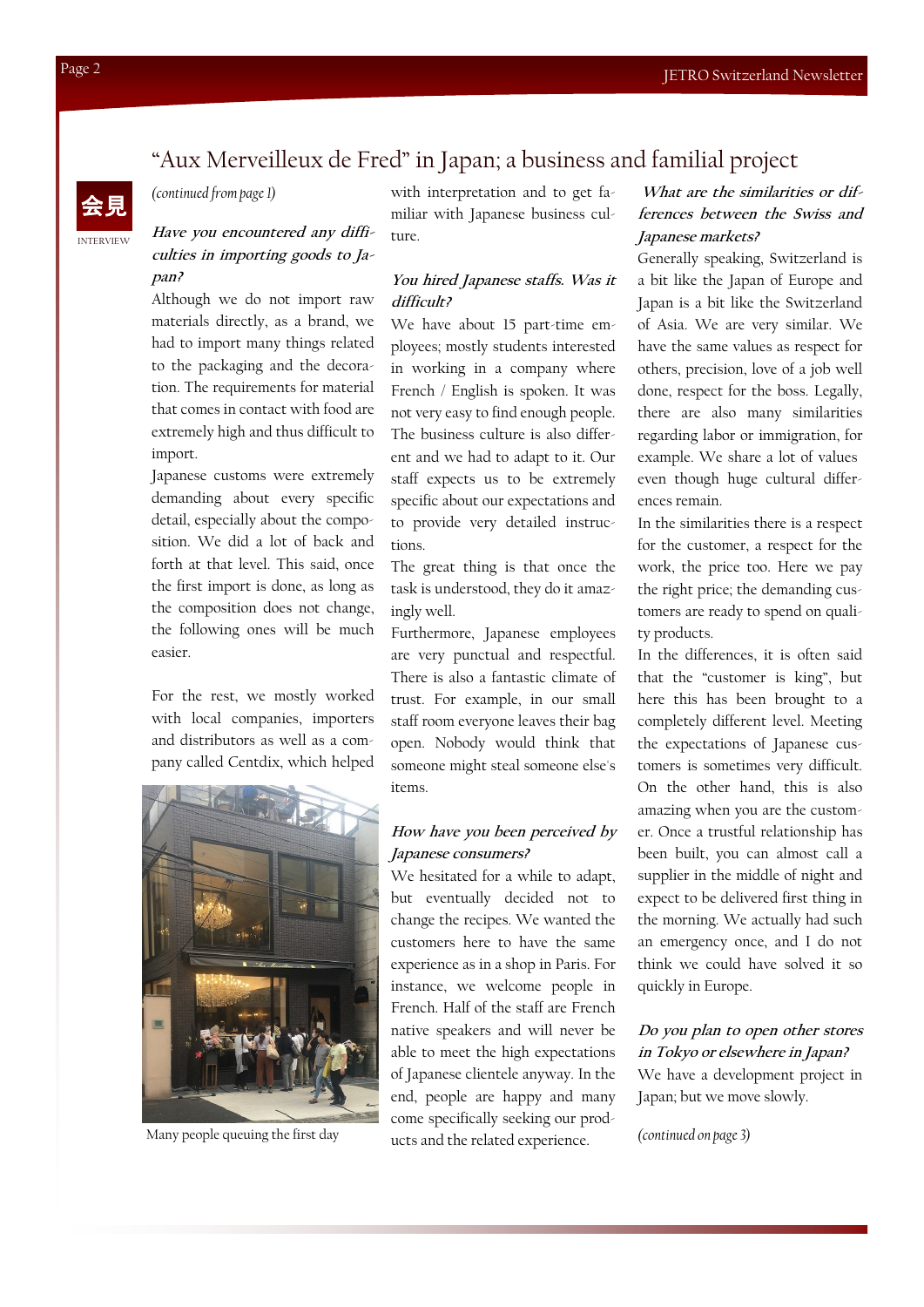## "Aux Merveilleux de Fred" in Japan; a business and familial project

#### *(continued from page 2)*

We are a craft brand; we need to find other craftsmen to open other stores. It may take time and will probably not be in Tokyo. We want to create exclusivity.

#### **What did you think about JETRO's services?**

Japan is a complex market. We needed a lot of support and JETRO was there from the very beginning. The JETRO documentation is ex-

tremely important at the start; very comprehensive. JETRO is excellent for the exploratory phase and we felt well accompanied. The JETRO Invest Japan Business Support Center allowed us to hold meetings in suitable places. Once this phase was over, then other partners took over and made things happen.

**Your impressions of the Japanese market in 3 words?** Exciting, demanding, competitive. Yarai-cho 107, Shinjuku-ku, Tokyo

#### **Your advice for a good implementation?**

Good preparation, believe in your project, and have a strong philosophy and identity. We wanted to be self-support in Japan, while everyone was telling us to find a partner. We really felt like we had been tested several times. It took us longer, but we managed to get where we wanted to be.

[Aux Merveilleux de Fred](http://www.auxmerveilleux.com/home_en/) Tokyo



# Prime Minister Suga succeeds to Mr. Shinzo Abe

On September 16 Mr. Yoshihide Suga succeeded to Mr. Shinzo Abe as Prime Minister of Japan. Two days earlier he succeeded Mr. Abe as President of the Liberal Democratic Party. In Japan, the leader of the ruling party becomes prime minister in a way similar to the UK system. Designated by the National Diet (Parliament) and appointed by Emperor Naruhito to form a new Government.

Former Prime Minister Abe announced in August that he had to resign for medical reasons. Suffering from ulcerative colitis, a long time disease, his condition has worsened recently forcing him to leave office, despite his will to maintain continuity during this major crisis caused by the Covid-19 pandemic. Mr. Abe already had to resign a first time in 2007 after his first year as Prime Minister.



First press conference of PM Suga

Thanks to a better treatment and after a few years in opposition he retook his former office in 2012 and became Japan's longest serving Prime Minister.

Mr. Abe had a great influence in the country. "Abenomics" have supported the Japanese economy through difficult times, and he contributed to several diplomatic breakthroughs including two of the largest Economic Partnership Agreements in recent times, with the EU (Japan-EU EPA), and another one with 10 other countries in Asia, Oceania and America (Trans-Pacific Partnership). Mr. Abe remains a Diet member.

PM Yoshihide Suga has served as Chief Cabinet Secretary for nearly 8 years in Mr. Abe's government. In this position he contributed to the former PM's longevity. Last year he was in the spotlight for announcing the name of the new Reiwa era

Prime Minister Suga has already said there will be continuity in the political orientation of the country. The cabinet remained mostly unchanged and is expected to stay in charge until the end of term next year.

# 動向

TREND